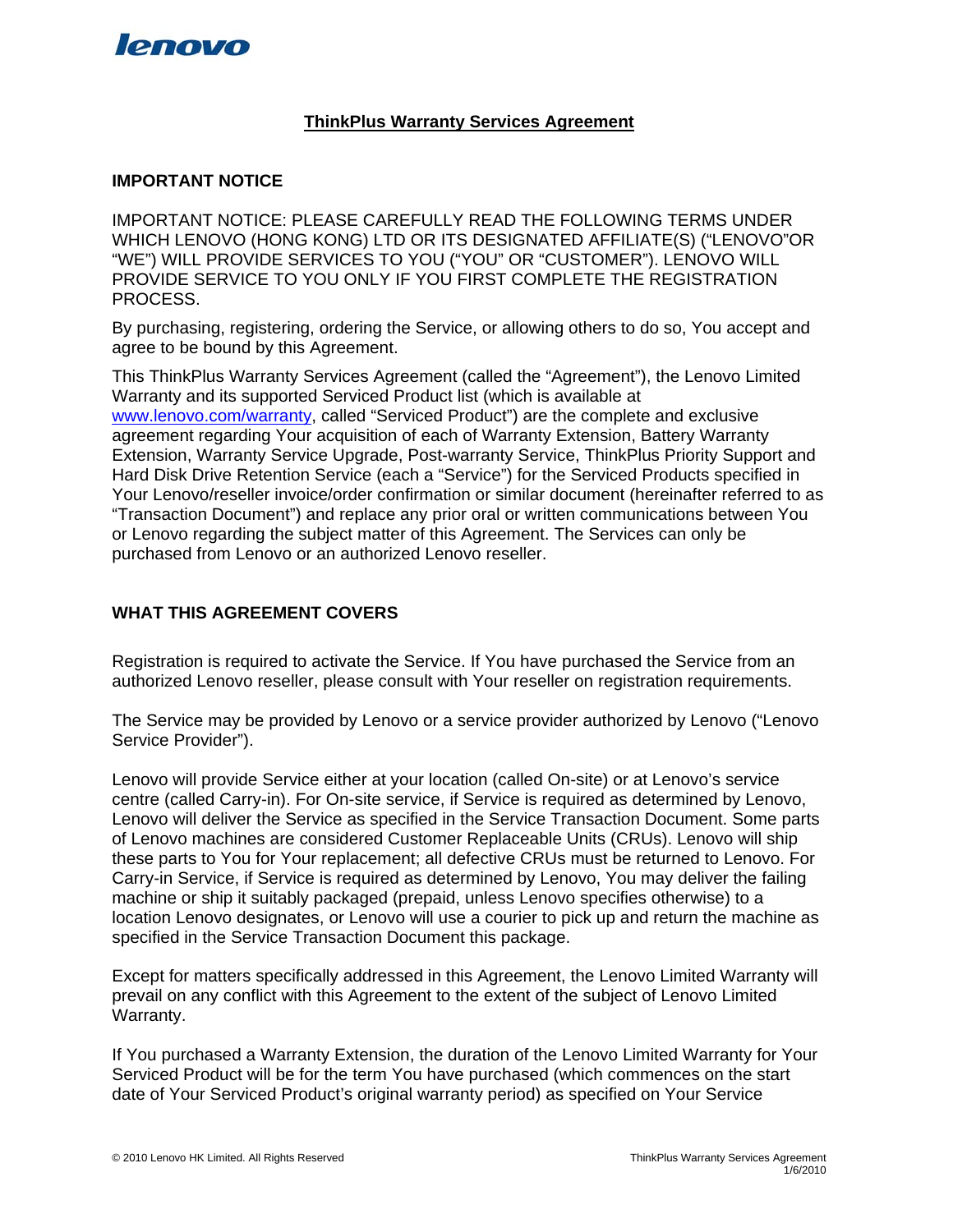

Transaction Document. This Service must be purchased within Your Serviced Product's original warranty period. Parts intended to be consumed are not covered by Warranty Extension. Batteries are specifically excluded from Warranty Extension. Unless You have purchased a separate Battery Warranty Extension, warranty coverage for Your battery will expire at the end of the original term of Your Lenovo Limited Warranty.

If You purchased a Post-Warranty Maintenance Service, the Lenovo Limited Warranty will apply for the term You have purchased as specified on Your Service Transaction Document. This Service can only be purchased after Your Serviced Product's original warranty period has expired and Your Serviced Product is subject to Lenovo's inspection before Lenovo agrees to provide this Service to You. The term of this Service may not be extended or renewed at the discretion of LENOVO.

If You purchased a Warranty Upgrade Service, Your Service will be for the term You have purchased as specified on Your Service Transaction Document, which commences on the date of Your purchase of this Service and ends on the date Your Limited Warranty expires, unless otherwise agreed by Lenovo. This Service can only be purchased within Your Serviced Product's warranty period, either original or extended. During this period, Your Lenovo Limited Warranty will be upgraded to one of the service levels listed below based on the Service You have purchased.

If You purchased ThinkPlus Priority Support, Your Service will be for the term You have purchased as specified on Your Service Transaction Document , which commences on the date of Your purchase of this Service and ends on the date Your Limited Warranty expires, unless otherwise agreed by Lenovo. This Service can only be purchased within Your Serviced Product's warranty period, either original or extended. During this period, You will be entitled to the benefits described below depending on the service level You have purchased (as specified on Your Service Transaction Document).

If You purchased Hard Disk Drive Retention Service, the terms that will apply to such Service are described in the section below titled Hard Disk Drive Retention Service.

If You have purchased Battery Warranty Extension, the terms that will apply to such Service are described in the section below titled Battery Warranty Extension Service.

## **Service Levels for Warranty Upgrade Service**

The following Service levels will apply with respect to Serviced Product warranty (as per Lenovo Limited Warranty), depending on the Warranty Upgrade Service You have purchased:

#### *Depot Service*

.

If We determine Your Serviced Product problem is covered by the Product Warranty and cannot be resolved over the telephone, We will have You disconnect the failing Serviced Product for collection arranged by Your Service Provider. A shipping container will be provided to You for You to return Your Serviced Product to a designated service center. A courier will pick up Your Serviced Product and deliver it to the designated service center. Following its repair or exchange, the service center will arrange the return delivery of the Serviced Product to Your location. You are responsible for its installation and verification.

*Next Business Day On-site Service*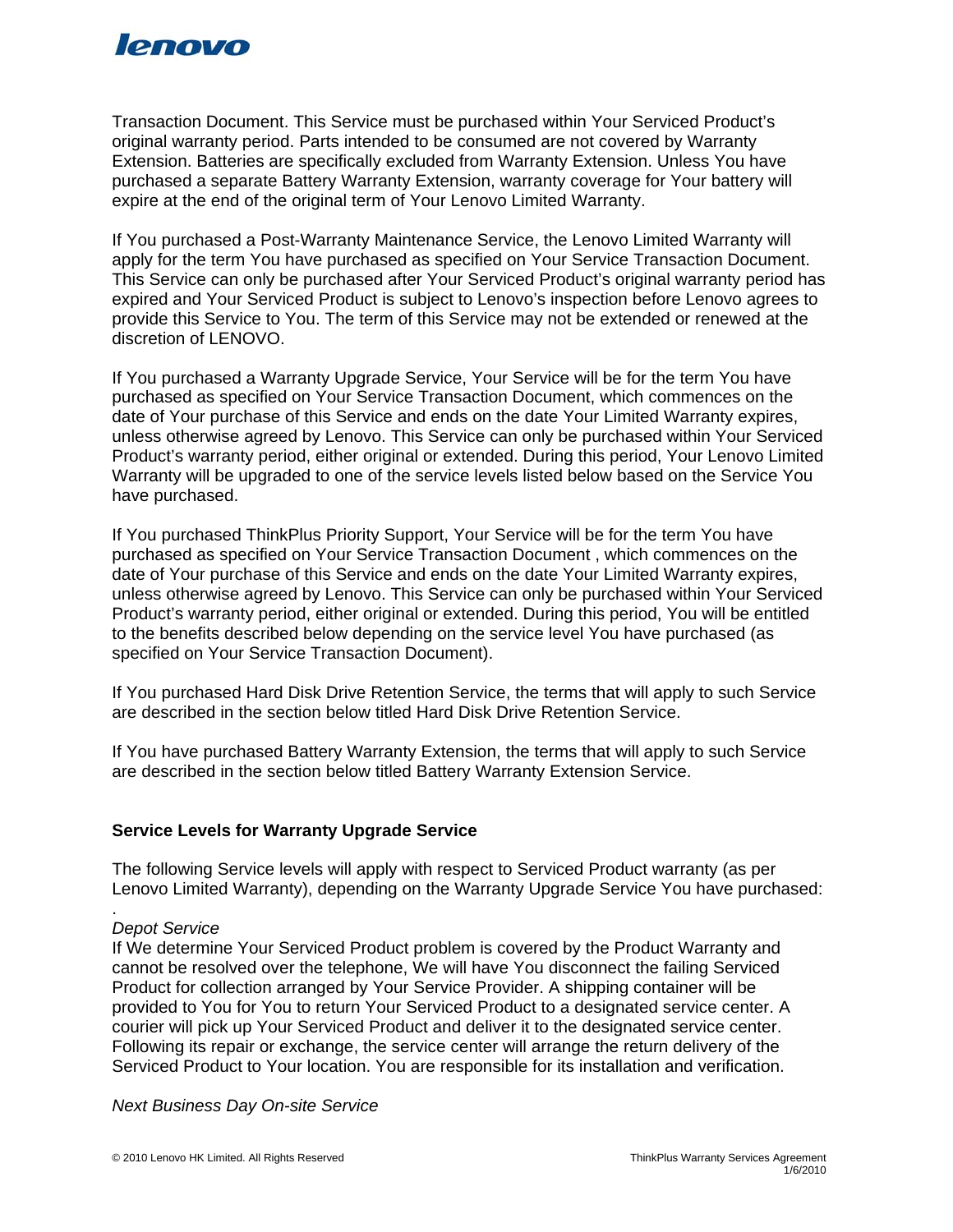# lenovo

If We determine Your Serviced Product problem is covered by the Product Warranty and cannot be resolved over the telephone, a technician will be dispatched to arrive on-site the next business day. Service is available 5 days/week (Monday – Friday) during Lenovo's business hours, excluding public holidays.

## *On-site Service 4 Hour Response (9x5 business hours)*

If We determine Your Serviced Product problem is covered by the Product Warranty and cannot be resolved over the telephone, a technician will be dispatched to arrive on-site within 4 hours or as soon as possible thereafter to repair or exchange the failing Serviced Product as per the Product Warranty. Reference to 4 hours is a response time objective and is not guaranteed. For some Serviced Products, certain repairs may require sending the Serviced Product to a designated service center. Service is only available during normal business hours of Your Service Provider and is only valid within defined 4 hour response locations. You must contact Your Service Provider for location-specific information. Charges may apply outside a Service Provider's normal service area. Calls received by the call center after 2 p.m. local time will require an additional business day for service dispatch.

## *On-Site Service 4 Hour Response (24x7)*

If We determine Your Serviced Product problem is covered by the Product Warranty and cannot be resolved over the telephone, a technician will be dispatched to arrive on-site within 4 hours or as soon as possible thereafter to repair or exchange the failing Serviced Product as per the Product Warranty. Reference to 4 hours is a response time objective and is not guaranteed. For some Serviced Products, certain repairs may require sending the Serviced Product to a designated service center. Service is available 7 days/week, 24 hours/day. This Service is only valid within defined 4 hour response locations. You must contact Your Service Provider for location specific information. Charges may apply outside a Service Provider's normal service area.

# **ThinkPlus Priority Support**

The Service consists of the following:

- 1. 7x24 telephone access to advanced level technicians via toll free number for Serviced Product warranty (as per Lenovo Limited Warranty), and Lenovo and Third Party Software Support (described below);
- 2. Escalation management process with a resolution manager for complex technical issues; and
- 3. If We determine Your Serviced Product problem is covered by the Product Warranty and cannot be resolved over the telephone, repair services will be arranged in accordance with the Lenovo Limited Warranty and any applicable Warranty Service Upgrade service level You have purchased.

The technician will attempt to diagnose and resolve Your problem over the telephone and may direct You to download and install designated software updates.

## **Lenovo and Third Party Software Support**

We will provide telephone support for installation and basic usage problems for in-the-box applications. If we determine the performance of Your Serviced Product is being impacted by a third party in-the-box application, We will contact the third party vendor and create a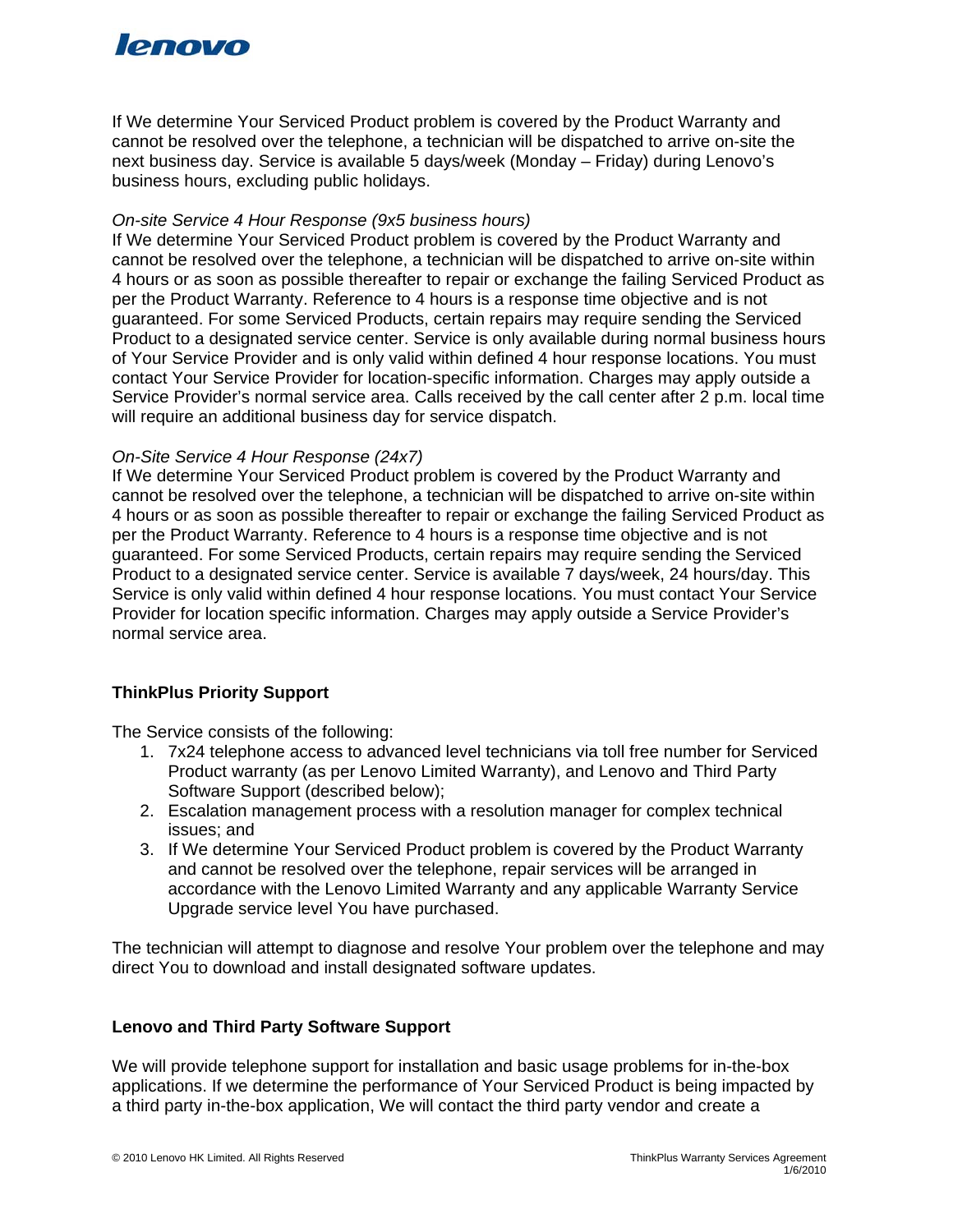

problem incident on Your behalf, providing such problem documentation and information as we deem necessary, and transfer Your call to the third party vendor. **We do not assume any liability or responsibility for third party applications.** To be eligible for Third Party Software Support, You must have the appropriate active licenses, support agreements and entitlement with the relevant third party vendor.

For Lenovo software Support, this Service is subject to the agreement under which You are licensed to use the Lenovo software.

## **Hard Disk Drive Retention Service**

This Service allows You to retain a defective hard disk drive.

Under the Lenovo Limited Warranty, when Lenovo replaces a defective part, that part becomes the property of Lenovo. If You have purchased Hard Disk Drive Retention Service, You will be entitled to retain that failed hard disk drive. This Service will apply to the original hard disk drives of the Serviced Product covered by the Service and any replacement hard disk drives provided for that Serviced Product under the Lenovo Limited Warranty.

In the event of a hard drive failure, You must contact Your Service Provider. If We determine that the hard drive is defective, We will replace the hard drive, and You may retain the original. You agree to have an authorized representative present to retain defective hard disk drive, to accept replacement hard disk drives from Us, to provide Us with the serial number of each hard disk drive retained hereunder, and upon Our request, execute a document provided by Us acknowledging the retention of the hard disk drive. It is Your responsibility to protect all data on Your hard drives, and to dispose of Your hard drive appropriately. We are not responsible for data on Your drive if You do return it to Us.

Limitations to the Hard Disk Drive Retention Service: The Hard Disk Drive Retention Service does not permit You to retain any hard disk drive that is provided by Us and accepted by You as a loan or rental product. For such drives, You will be responsible for removing all sensitive data before returning any such loaned or rented hard disk drive to Us.

#### **Battery Warranty Extension**

Warranty coverage for the battery of Your Lenovo Serviced Product will expire at the end of the original term (1 year) of Your Lenovo Limited Warranty unless You have bought this Battery Warranty Extension Service within the original warranty term of Your battery.

If You purchase a Battery Warranty Extension, You are entitled to one Battery replacement during the entire term of the Service Agreement  $(2^{nd}$  and  $3^{rd}$  warranty years) if the battery of Your Lenovo Serviced Product under this Service experiences a functional failure. The term begins after Your one year Battery base warranty period and ends after (1) Your initial and only replacement is received, or (2) the Serviced Product of which the battery is covered by this Service stops being covered by warranty service, or (3) the Service term expires.

**This Service must be aligned with warranty service. In case that the base product warranty of the notebook is one year only, an additional warranty extension from one year to three year is required to purchase separately.**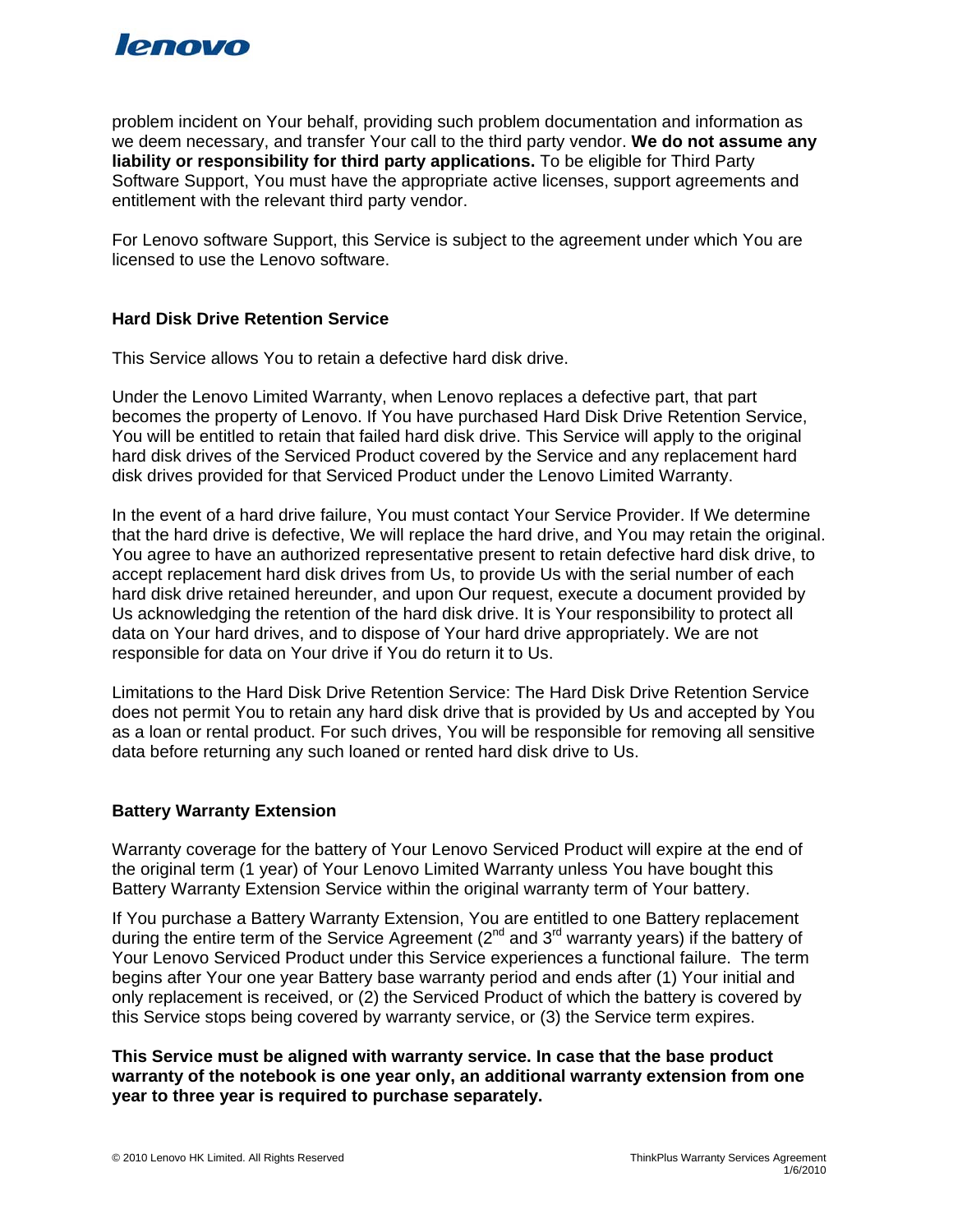

This Service is available on selected Lenovo ThinkPad computers purchased in Hong Kong SAR or Macau SAR which are covered by Lenovo warranty service when this Service is performed. This Service is only available in Hong Kong SAR or Macau SAR. Only the original battery You obtained as part of the Serviced Product can be eligible for the Service. You shall retain and present a proof for the eligible Serviced Product in order to avail for the Service.

This Service is limited to one battery replacement during the Service term only. Additionally, the replacement battery sent by Lenovo to You will be covered by one-year limited warranty according to the separate limited warranty agreement.

The Service will be provided to You either at Your location (called On-site), or at Lenovo's service center (called Carry-in) in Hong Kong SAR or Macau SAR during normal business hours of Your Service Provider. The Service level shall be consistent with the service type of the warranty service entitled by Your Serviced Product.

The on-site performance of Service is only available for one location within Hong Kong SAR or Macau SAR as designated by You, the change of which after Lenovo arranges appointment with You shall be subject to Your Service Provider's agreement and may incur surcharge to You.

## **TITLES AND LICENSE**

When a type of Service involves the replacement of a hardware or part, the item Lenovo provides to You becomes Your property and the one replaced becomes Lenovo's property. You represent that all removed items are genuine and unaltered. The item provided by Lenovo may not be new, but will be in good working order and at least functionally equivalent to the item replaced. The replacement assumes the warranty status (if any) of the item replaced, unless otherwise stated in this Agreement. Before Lenovo exchanges a product or part, You agree to remove all features, parts, options, alternations, and attachments not under Lenovo's Services.

You agree and undertake that You have the obtained due, appropriate and sufficient authorization from any third party for Lenovo to perform the Services. You will defend, hold harmless and indemnify Lenovo, Lenovo's affiliates, Lenovo's contractors and Lenovo's employees from any and all claims, allegation, prohibition, litigation or liabilities arising out of any actual or alleged infringement of such third party rights, including but not limited to intellectual property rights, and will pay any and all damages, fines, attorney fees, settlement payments and other costs arising hereof.

# **WHAT THIS AGREEMENT DOES NOT COVER**

This Agreement and the Services do not cover the following:

- a uninterrupted or error-free operation of a Serviced Product;
- b loss of, or damage to, your data;
- c failure caused by misuse, accident, modification, unsuitable physical or operating environment or improper maintenance;
- d failure caused by act of God, lightning, fire, flood, war, natural disasters, power surges, act of violence or any similar occurrence;
- e failure caused by any third-party product or services, including those that Lenovo may provide or integrate into the Serviced Product upon Your request or consent;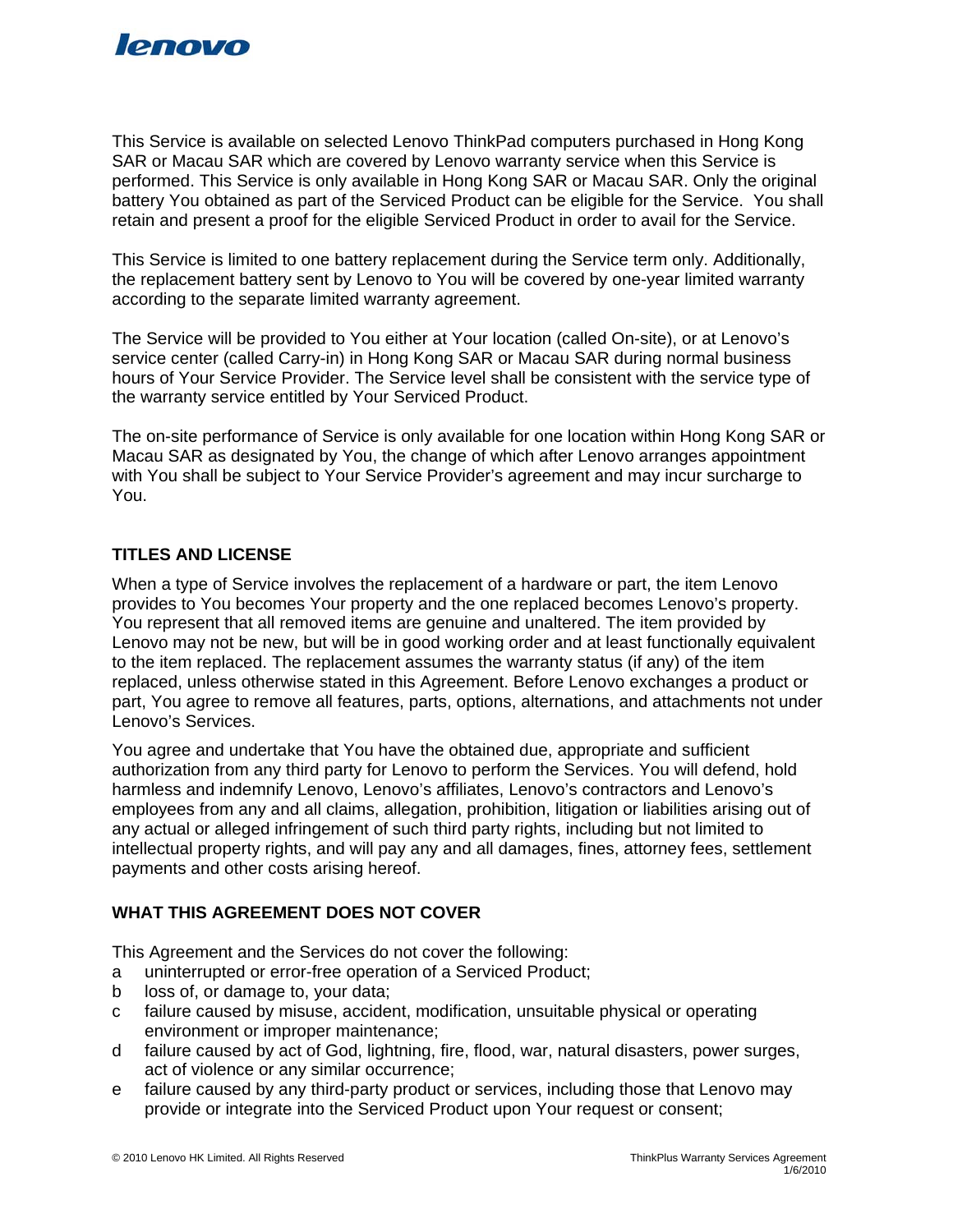

- f failure caused by a non-authorized service provider by Lenovo;
- g failure or damage due to willful act, deliberate act, recklessness, malicious act or vandalism of non-Lenovo party;
- h any accessories, peripherals, attachments or associated products or parts which are separable from the Serviced Product, whether or not provided by Lenovo, unless otherwise specified by Lenovo;
- i any third parties monitor / LCD display even if labeled "Serviced by Lenovo"
- j any software, programs or applications, whether provided with the Serviced Product or installed subsequently;
- k any repair or renewal of diskettes, printing ribbons, typefaces or other consumable supplies;
- l cosmetic damage of Serviced Products;
- m virus detecting, removing or disaster recovery;
- n any technical or other support, such as assistance with "how-to" questions and those regarding product set-up and installation (except to the extent specifically stated in this Agreement); and
- o other activities not specifically stated in this Agreement.

This Agreement and each Service is voided by removal or alteration of identification labels on the Serviced Products or its parts.

## **HOW TO OBTAIN SERVICE**

To obtain Service, contact a Service Provider. See

http://www.lenovo.com/hk/productregistration for a link to telephone numbers of service providers by country, including telephone numbers for ThinkPlus Priority Support. If You do not register the Serviced Product with Lenovo, You will be required to present proof of purchase as evidence of Your entitlement to the Service.

# **CUSTOMER RESPONSIBILITIES**

Our ability to deliver the Services depends upon Your full and timely cooperation, as well as the accuracy and completeness of any information You provide, which include but is not limited to:

- a You shall retain and provide the proof of entitlement, such as, the invoice or delivery receipt of the Serviced Product (with serial number and machine type of such) and the invoice of the Service.
- b You need to register online (URL: http://www.lenovo.com/hk/thinkplusregistration) for the Service and provide required information within 30 days of purchase.
- c You shall follow Lenovo instruction and procedure about Service schedule.
- d You shall provide Serviced Products, and other required hardware, software, application, system and services, whether or not Lenovo branded, which shall be, in Our reasonable opinion, in working condition and at minimum release levels or configurations. In case any 3rd-Party Items are involved, You shall make the proof of entitlement, license agreement, user manual, drive disk, README file and other materials of such items available to Lenovo technicians.
- e You shall obtain appropriate authorization or permission for You and Lenovo to access and use the Serviced Products, the data on it, and all hardware and software components included in it, for the purpose of providing the Services, at Your own expenses before You request for the Services.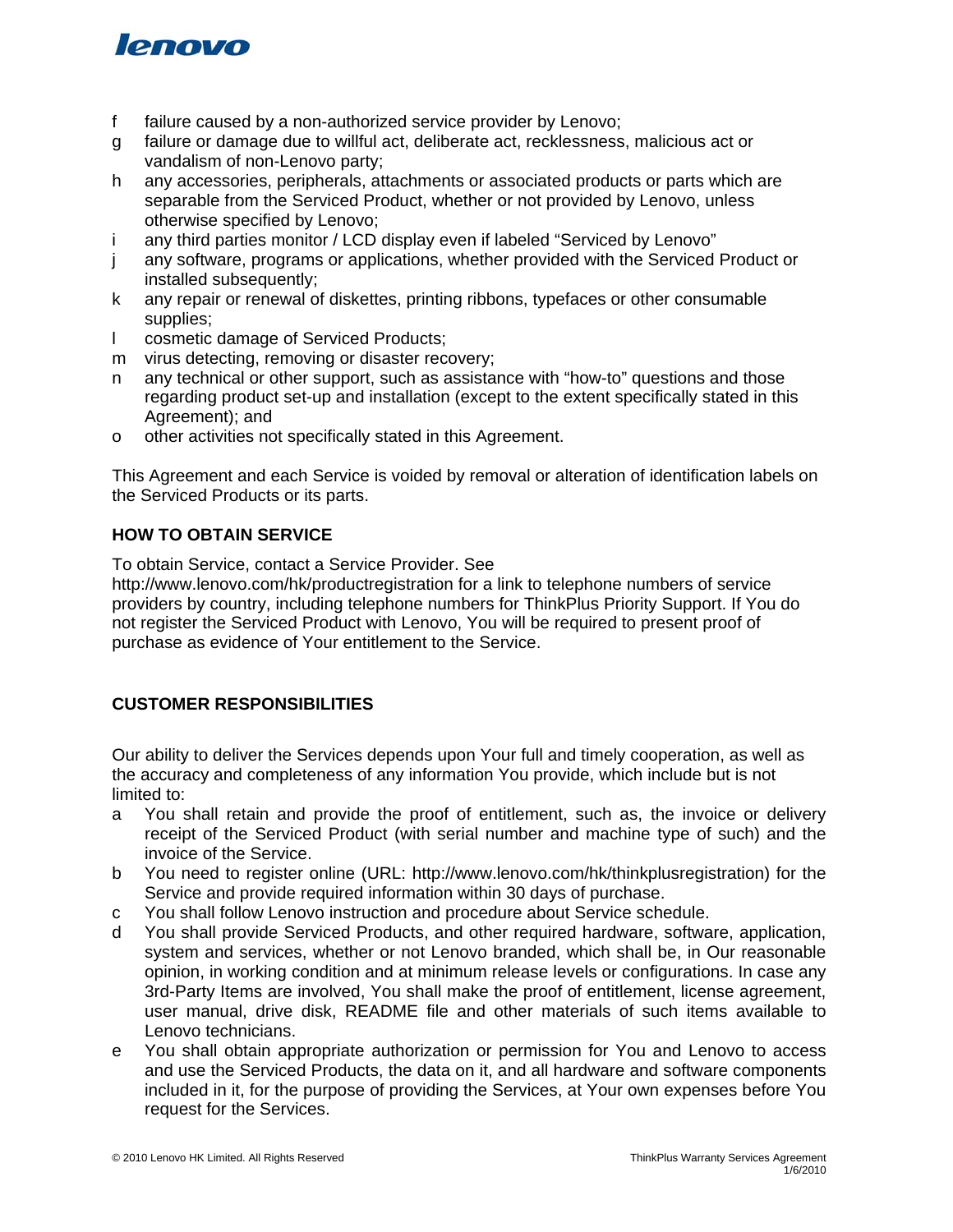# lenovo

- f You shall ensure that Customer information including, but not limited to, credit card information and passwords is kept confidential and safeguarded. Lenovo will only use the information provided by You, including Your ID and password for the purpose of the Services. You are fully responsible for all activities that occur under Your ID and Password.
- g It is Your responsibility to relocate the product (if any), secure and back-up all programs, data and funds contained in a product. Lenovo, or Lenovo technicians shall not be responsible at any time for data loss, alteration, or corruption of any software, program, data or files.
- h You shall contact Lenovo Service Provider and provide all necessary information and/or material as requested by Lenovo as instructed in the Service Description for Us to arrange resources and schedule an appointment for the Services. You shall cooperate with and follow the instructions given by Lenovo technicians. In case Your selection or instruction is needed for Lenovo to complete the Services, You shall make such selection or instruction in reasonable time frame as determined by Lenovo and be responsible for the result of such.
- i Where Services require on-site performance, You must provide free, safe and sufficient access to Your facilities and the Serviced Product. Sufficient access includes sufficient working space, electricity, and a local telephone line. A monitor or display, a mouse (or pointing device), and keyboard must also be provided (at NO cost to Lenovo), if the system does not already include these items. You are responsible to ensure a person at least 18 years of age is present during the entire time period Services are provided. You shall notify Lenovo if the Service will be performed in an environment that poses a potential health hazard to Lenovo technicians. Lenovo may decline to perform Services in such circumstances and return all charges paid.
- j Lenovo has no obligation to provide Services until You have fully paid under this Agreement.

Your failure to fulfill Your responsibilities may result in additional service charges and modified service response times, or the Services being considered completed as decided by Lenovo at Lenovo's discretion.

# **WARRANTY FOR SERVICES**

Lenovo warrants that Lenovo will perform Services using reasonable care and skill. TO THE MAXIMUM EXTENT PERMITTED BY APPLICABLE LAW, THIS WARRANTY IS YOUR EXCLUSIVE WARRANTY AND REPLACES ALL OTHER WARRANTIES OR CONDITIONS, EXPRESS, IMPLIED OR STATUTORY, INCLUDING, BUT NOT LIMITED TO, REPRESENTATIONS, WARRANTIES OR CONDITIONS OF TITLE, NON-INFRINGEMENT, SATISFACTORY CONDITION OR QUALITY, MERCHANTABILITY AND FITNESS FOR A PARTICULAR PURPOSE, WITH RESPECT TO ANY SERVICES, OR OTHER MATERIALS OR INFORMATION PROVIDED BY US. Lenovo does not warrant uninterrupted or error free operation of any deliverable or Service.

# **CHARGES, PAYMENT, AND TAXES**

Payment must be made to the Lenovo or Lenovo reseller from whom You acquired these Services.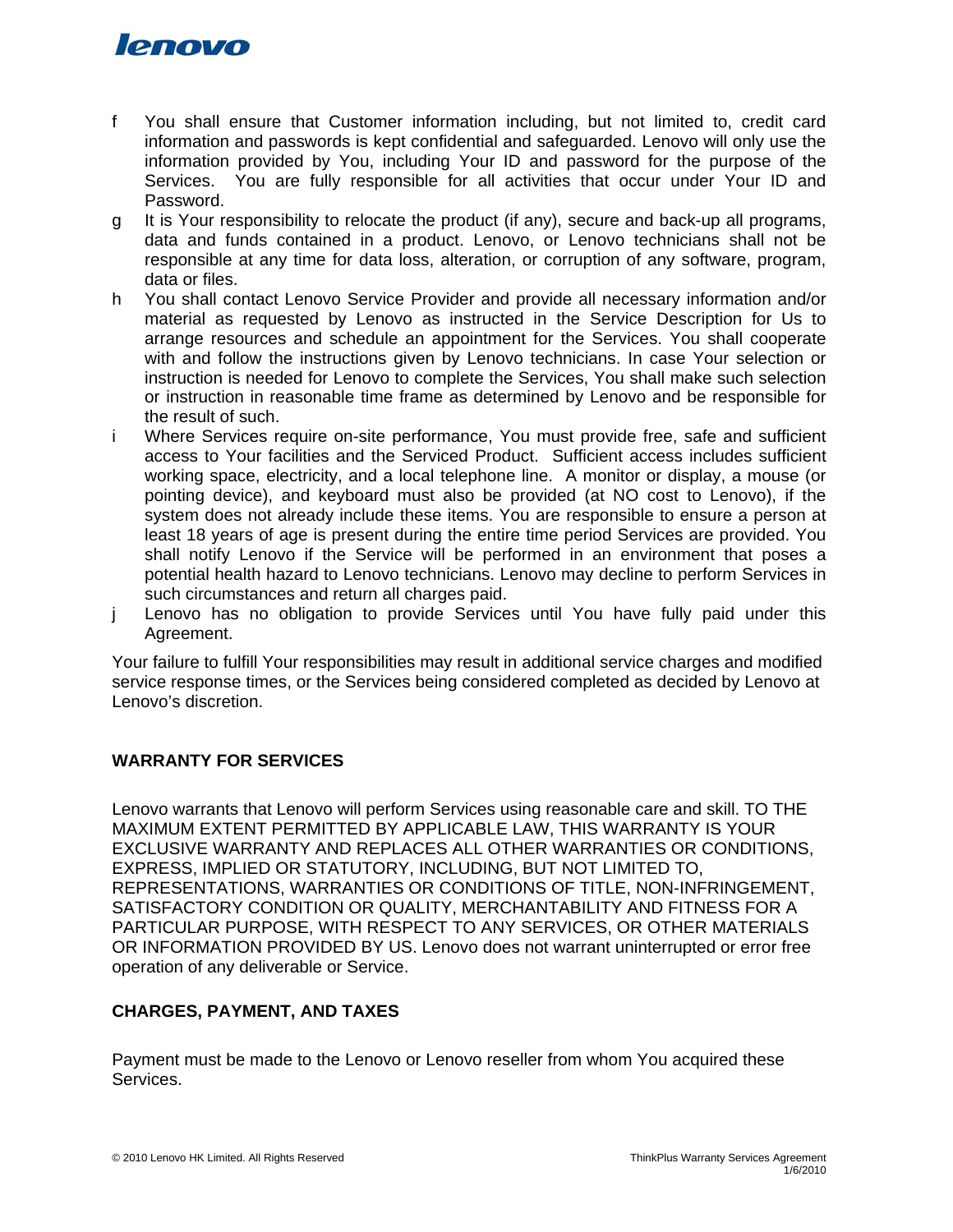

For purchases from Lenovo, except for credit card and debit card transactions, amounts are due upon Your purchase of the Service and shall be paid in full before provision of Services. You agree to pay as specified by Us in the Service Transaction Document, including any late payment fee. You are responsible for any taxes resulting from this Agreement.

If a Service is quoted at an incorrect price due to typographical error or error in pricing information: 1) Lenovo has the right to refuse or cancel any orders placed for the Service quoted at the incorrect price, even if Lenovo has confirmed the receipt of Your order and charged You, either via credit card, debit card or other methods: and 2) if Lenovo has charged Your credit or debit card but subsequently canceled Your order, Lenovo will promptly issue a credit to Your credit or debit card account for the amount charged.

# **LIMITATION OF LIABILITY, EXCLUSIONS**

FOR ANY BREACH OF THIS SERVICE OR THESE TERMS AND CONDITIONS BY LENOVO, CUSTOMER'S REMEDY AND LENOVO'S LIABILITY WILL BE LIMITED TO A REFUND OF THE SERVICE CHARGE PAID FOR THE SERVICE. TO THE EXTENT LENOVO IS HELD LEGALY LIABLE TO CUSTOMER AND TO THE MAXIMUM EXTENT PERMITTED BY LAW, LENOVO'S LIABILITY IS LIMITED TO DAMAGES FOR BODILY INJURY AND DAMAGES TO TANGIBLE PERSONAL PROPERTY, AND FOR OTHER ACTUAL AND DIRECT DAMAGES, UP TO THE SERVICE CHARGE PAID BY YOU FOR THE SERVICE AT ISSUE, REGARDLESS OF THE BASIS ON WHICH YOU ARE ENTITLED TO CLAIM DAMAGES FROM LENOVO (INCLUDING FUNDAMENTAL BREACH, NEGLIGENCE, MISREPRESENTATION, OR OTHER CONTRACT OR TORT CLAIM). This limit also applies to any of Lenovo's subcontractors, suppliers and program developers. It is the maximum for which Lenovo and its subcontractors, suppliers and program developers are collectively responsible.

UNDER NO CIRCUMSTANCES IS LENOVO, ITS SUBCONTRACTORS, SUPPLIERS, PROGRAM DEVELOPERS OR YOUR LENOVO RESELLERS LIABLE FOR ANY OF THE FOLLOWING 1) THIRD-PARTY CLAIMS AGAINST YOU FOR DAMAGES; 2) LOSS OF, OR DAMAGE TO,YOUR RECORDS OR DATA; OR 3) SPECIAL, INCIDENTAL, INDIRECT OR CONSEQUENTIAL DAMAGES (INCLUDING BUT NOT LIMITED TO LOST PROFITS OR SAVINGS, BUSINESS INTERUPTION OR DOWNTIME, BUSINESS OPPORTUNITY LOSS, OR LOSS OF GOODWILL), EVEN IF INFORMED OF THEIR POSSIBILITY.

## **GENERAL**

A copy of Your invoice is Your proof of entitlement to Service

Lenovo will provide You or Your authorized user with a part number and an authorization number which will entitle You to avail the ThinkPlus services purchased by you. You are responsible for the security of Your authorization number and keeping the invoices of Service and Serviced Product.

Each of us grants the other only the licenses and rights specified in this Agreement. No other licenses or rights (including licenses or rights under patents) are granted. Neither of us grants the other the right to use its trademarks, trade names, or other designations in any promotion or publication without prior written consent.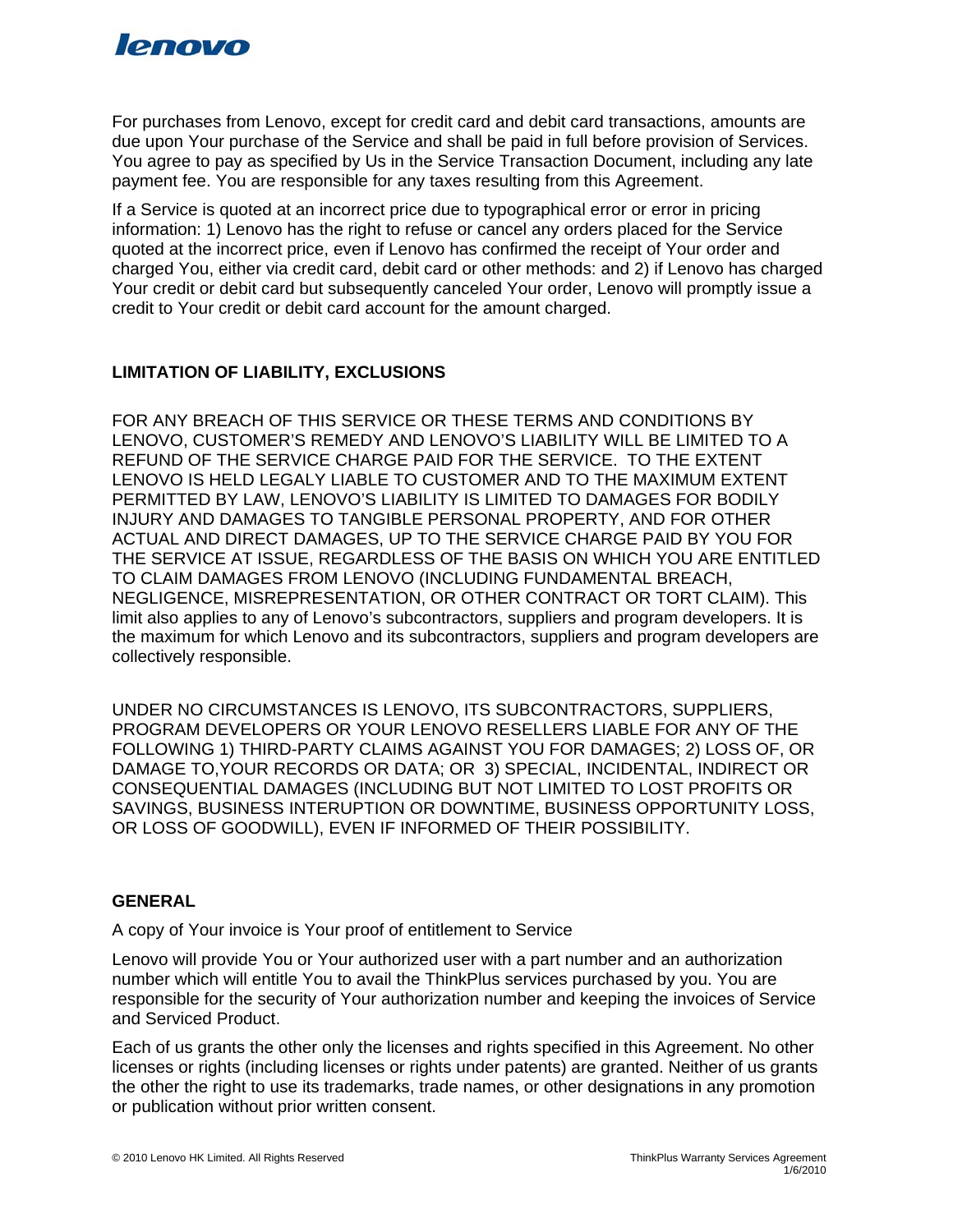

Neither of us will bring a legal action arising out of or related to this Agreement more than two years after the cause of action arose unless otherwise provided by applicable law without the possibility of contractual waiver or limitation.

Each of us is free to enter into similar agreements with others.

Neither of us is responsible for failure to fulfill any obligations due to causes beyond its control.

You agree to acquire Service only for Your own use, and not for reselling, leasing, trading, or loaning to others, and agree that any attempt to do so is void.

All information exchanged is non-confidential. If either of us requires the exchange of confidential information, it will be made under a separate confidentiality agreement.

Each of us will provide the other with notice and allow the other reasonable opportunity to comply before it claims that the other has not met its obligations.

Each of us may communicate with the other by electronic means and such communication is acceptable as a signed writing to the extent permissible under applicable law. An identification code (called a "user ID") contained in an electronic document is sufficient to verify the sender's identity and the document's authenticity.

Each of us will comply with all laws and regulations that are or may be applicable to this Agreement (including but not limited to those governing export control and import).

You will provide Your business information like names, business phone numbers, and business e-mail addresses, and Personal Data to Us when You register during the performance of this Agreement. Personal Data refers to any data from which it is practical to determine the identity of an individual, such as name, address, email address, telephone number or Service account number. Lenovo and its Affiliates and any entities or persons acting on their behalf may (if permissible by law) store, process, use Your Personal Data and business information anywhere Lenovo and its Affiliates do business with respect to the Service (for purposes of registration, processing Your transaction, providing the Service to You, communicating about administrative issues, providing customer service or otherwise to manage Our business relationship with You). Lenovo's processing of Your Personal Data will be handled in accordance with Lenovo's Privacy Policy (located at http://www.lenovo.com/privacy/hk/en/).

Neither of us may assign this Agreement, in whole or in part, without the prior written consent of the other. Any attempt to do so is void. Neither of us will unreasonably withhold such consent. The assignment of this Agreement, in whole or in part, within the enterprise of which either of us is a part or to a successor organization by merger or acquisition does not require the consent of the other. Lenovo is also permitted to assign its rights to payments under this Agreement without obtaining Your consent.

Any terms which by their nature extend beyond the termination of this Agreement remain in effect until fulfilled and shall apply to respective successors and assignees.

Nothing in this Agreement affects any statutory rights that cannot be waived or limited by contract. In the event any provision of this Agreement is held invalid or unenforceable, the remaining provisions shall remain in full force and effect.

Lenovo and You consent to the application of the laws of Hong Kong Special Administration Region to govern, interpret, and enforce the rights, duties, and obligations arising from, or relating in any manner to, the subject matter of this Agreement, without regard to conflict of law principles. Any action to enforce any provision of this Agreement or arising out of or based upon this Agreement shall be brought in the court of Hong Kong. The United Nations